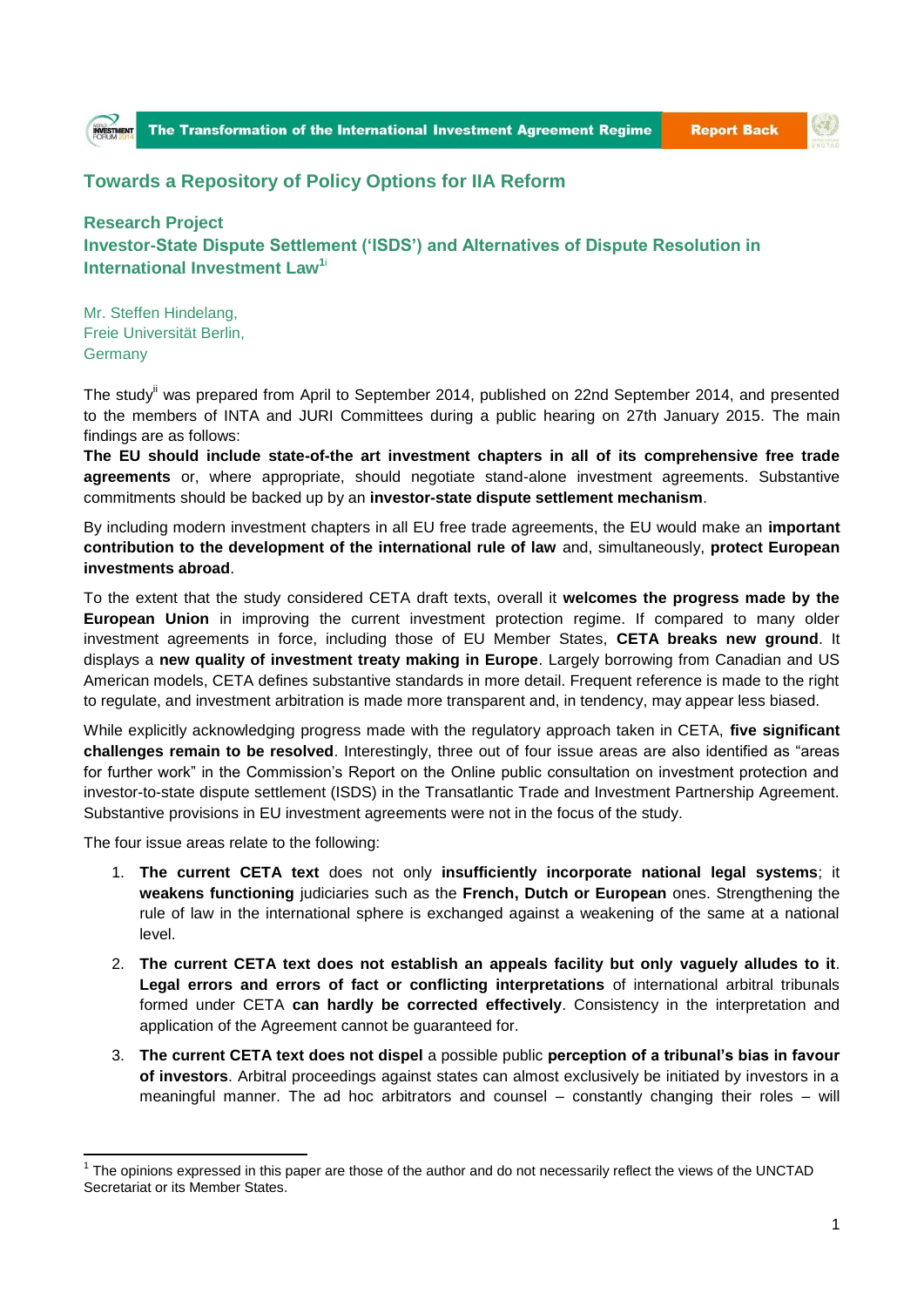continue to see themselves subject to the accusation of furthering their business interests by an actual or perceived investor-friendly decision-making practice.

4. **The current CETA text leaves administrative issues potentially critical to procedural outcomes**, such as the selection of arbitrators, up to the ICSID Secretariat, part of an **international organization in which European forces are traditionally of no dominance**.

**What Europe needs is an independent, innovative ISDS model, which protects investors and observes European and Member State interests.**

A European ISDS model can **protect investments abroad** in a **sustainable** fashion, thereby setting **new global standards and providing stimuli for investment**, bringing government regulation and private ownership interests in a reasonable balance and contributing to conveying **Member State and European values and legal convictions**.

Such a European model

- 1. **sufficiently incorporates functioning national and European courts** in the settlement of disputes between investors and their host state. This may especially be realized by an **elastic local remedies rule** dependent on the independence and competence of the respective national legal system in a given case. The extent of this obligation to exhaust local remedies can be determined by a rule of law index and adjusted flexibly.
- 2. **creates a permanent appeals facility for investment disputes** that may not only be invoked in the context of arbitration on the basis of EU agreements but may also potentially be open to arbitration on the basis of agreements from third countries.
- 3. **mitigates the perception of bias** in favour of investors **in ad hoc arbitral tribunals. This can be achieved by a significant increase in the group of potential arbitrators** who shall be nominated for arbitration **based on their placement on a respective list**. Access to the list shall principally be open to each and every lawyer qualified for investor-state arbitration. In the long run ad hoc arbitration could be dismissed in favour of reviewing the exercise of governmental authority by a permanent court.
- 4. possibly **delegates administrative decisions** crucial to arbitral outcomes, such as the appointment of arbitrators, to an **international (arbitral) institution based in Europe**, which shall provide reasonable assurance as to its neutrality by virtue of its organization and status as an international organization. Alternatively, the ICSID Secretary-General should not enjoy discretion in its administrative decisions on the basis of CETA.

 $\overline{1}$ i The study, which was commissioned by and prepared for the European Parliament, INTA-Committee, Brussels, Belgium, 2014, is part of the "Studies on Investor-State Dispute Settlement provisions in the EU's international investment agreements (ISDS)" by Pieter Jan Kuijper, Study on Investment Protection Agreements as Instruments of International Economic Law, pp 8-38; Steffen Hindelang, Study on Investor-State Dispute Settlement ('ISDS') and Alternatives of Dispute Resolution in International Investment Law ('ISDS Study for the EP'), pp 39-131; Ingolf Pernice, Study on International Investment Protection Agreements and EU law, pp 132-169; all in: European Parliament, Directorate-General for External Policies, Policy Department, [Investor-State Dispute Settlement \(ISDS\) Provisions in the EU's International](http://www.jura.fu-berlin.de/fachbereich/einrichtungen/oeffentliches-recht/lehrende/hindelangs/Studie-fuer-Europaeisches-Parlament/Volume-2-Studies.pdf?1411545557)  [Investment Agreements,](http://www.jura.fu-berlin.de/fachbereich/einrichtungen/oeffentliches-recht/lehrende/hindelangs/Studie-fuer-Europaeisches-Parlament/Volume-2-Studies.pdf?1411545557) Volume 2-Studies, Brussels 2014.